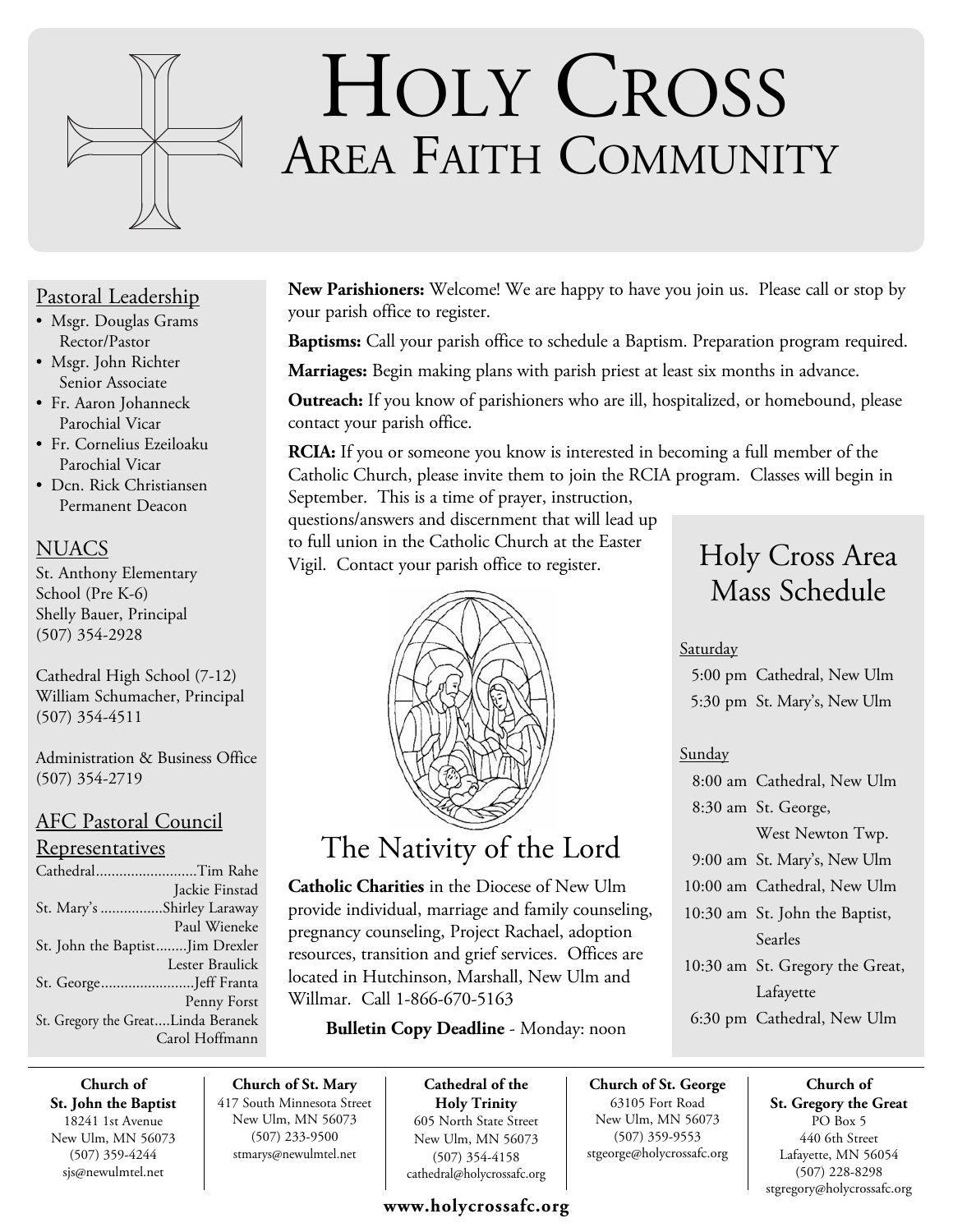### **The Nativity of the Lord December 25, 2016**

#### *Bulletin Connection*

*"What joy in the morning, for my Savior is born!" There is great truth in the words of this spiritual. It's not "a" savior, or "the" savior, but my Savior who is born. It is not just the historical birth of Jesus that we commemorate. Christ is born today in us. As early as the fifth century, St. Leo the Great was preaching that the birth of Christ had a sacramental effect. In a famous Christmas sermon he said, "Christian, recognize your true worth. Now that you share in God's own nature, never return to sin." (Liturgical Publications, Inc. Resource Center 2005).*

#### **From the Pastor**

**BLESSED CHRISTMAS** On behalf of the priests and staff of the Holy Cross Area Faith Community, I would like to wish all of you a blessed Christmas. "A virgin shall be with child; she shall bear a son and call him Emmanuel, a name that means God-is-with-us" (Mt 1:23). "The incarnation does not provide us with a ladder by which to escape the ambiguities of life and scale the heights of the heavens. Rather it enables us to burrow deep into the heart of the planet and find it shimmering with divinity.<sup>5</sup> (Quote from the late Cardinal Avery Dulles). May each of us always find the divinity shimmering inside all our experiences.

**WE WELCOME ALL VISITORS** and family members who may be returning to the Catholic Church this Christmas.

**THANK YOU** to all who helped in any way in each of the parishes to enhance our celebration of the Incarnation. Thanks to all who planned, donated toward and carried out the Church environment; to those who provided music – cantors, choirs, instrumentalists and accompanists; to those who served as lectors, ushers and greeters, gift bearers and servers. God bless you for your generosity.

**'RESISTING HAPPINESS'** books by Matthew Kelly are free for the taking. Thank you to the anonymous donor.

**CHRISTMAS COLLECTIONS AND END OF THE YEAR OFFERINGS** Each parish has a budgeted goal for the Christmas collection. Please be generous as we thank God for the many blessings He has given each of us. Thank you to the generous and consistent givers who help ensure our responsibility to carry out the mission of the Church in our Area Faith Community and beyond. If you have fallen behind on your Sunday offerings, be mindful that there is one week left in this calendar year. Online giving is now an option as well. We can never outdo our Lord in generosity. I also encourage you to instill the virtue of I also encourage you to instill the virtue of stewardship (time, talent and treasure) in your children and grandchildren. Forming good habits when we are young hopefully carries into our adult life. We have much to be grateful for.

**CONGRATULATIONS** to Amanda Pearson who was named the Sibley East Public School Teacher of the Year recently. Amanda, her husband Andy and their two children are members of St. Mary's parish.

**FORMED.org** If you haven't had a chance to check out Formed.org, I encourage you to do so. To access the free resources of this program, register at Formed.org and type in the parish code: ZY2TQG. Formed can deepen your faith, draw families closer together and empower you to make a difference in the lives of others. Check it out!

Msgr. Grams

| <b>Mass Schedule for the Week</b>                                    |                                             |  |                                                               |  |  |
|----------------------------------------------------------------------|---------------------------------------------|--|---------------------------------------------------------------|--|--|
| Date & Time                                                          | Location<br><b>Intention</b>                |  |                                                               |  |  |
| <b>Monday 26th</b>                                                   |                                             |  |                                                               |  |  |
| $7:00$ a.m.                                                          | Cathedral                                   |  | + Walter Sellner Family                                       |  |  |
| <b>Tuesday 27th</b>                                                  |                                             |  |                                                               |  |  |
| 7:00 a.m.                                                            | Cathedral                                   |  | + Walter & Matilda Sellner Fam.                               |  |  |
| $7:30$ a.m.                                                          | St. Mary                                    |  | <b>NO MASS</b>                                                |  |  |
| $8:00$ a.m.                                                          | St. George                                  |  | + Stanley Klinger                                             |  |  |
| $9:30$ a.m.                                                          | Orchard Hills                               |  | + Louis Kahle                                                 |  |  |
| <b>Wednesday 28th</b>                                                |                                             |  |                                                               |  |  |
| 7:00 a.m.                                                            | Cathedral                                   |  | + Ron, Alice, Vernon Rolloff                                  |  |  |
| $7:30$ a.m.                                                          | St. Mary                                    |  | + Bernice Loe                                                 |  |  |
| $8:00$ a.m.                                                          |                                             |  | St. Gregory the Great $+$ Francis & Veronica Dauer            |  |  |
| <b>Thursday 29th</b>                                                 |                                             |  |                                                               |  |  |
| $7:00$ a.m.                                                          | Cathedral                                   |  | + Leroy & Violet Haas                                         |  |  |
| $7:30$ a.m.                                                          | St. Mary                                    |  | + Wallace Wendinger                                           |  |  |
| $10:00$ a.m.                                                         | Oak Hills                                   |  | + Don Fiebiger                                                |  |  |
| 6:30 p.m.                                                            | St. John the Baptist                        |  | + D. Werner/Adelia Reinhart                                   |  |  |
| <b>Friday 30th</b>                                                   |                                             |  |                                                               |  |  |
| $7:00$ a.m.                                                          | Cathedral                                   |  | + George Rubie                                                |  |  |
| $7:30$ a.m.                                                          | St. Mary                                    |  | + Mary Ann Wesselmann                                         |  |  |
|                                                                      |                                             |  | Saturday 31st - Vigil: Solemnity of Mary, Mother of God       |  |  |
| $8:00$ a.m.                                                          | Cathedral                                   |  | + Cornelius Zitzmann                                          |  |  |
| 5:00 p.m.                                                            | Cathedral                                   |  | + Mel Schroepfer                                              |  |  |
| 5:30 p.m.                                                            | St. Mary                                    |  | + James Weisensel                                             |  |  |
|                                                                      |                                             |  | <b>Sunday 1st - Solemnity of Mary, The Holy Mother of God</b> |  |  |
| $8:00$ a.m.                                                          | Cathedral                                   |  | + Cloe Klinkner                                               |  |  |
| $8:30$ a.m.                                                          | St. George                                  |  | + Marlin Gleisner                                             |  |  |
| $9:00$ a.m.                                                          | St. Mary                                    |  | + Wallace Leick                                               |  |  |
| $10:00$ a.m.                                                         | Cathedral                                   |  | + Eugene LeMoine                                              |  |  |
| $10:30$ a.m.                                                         | St. Gregory the Great + Clarence Maidl      |  |                                                               |  |  |
| $10:30$ a.m.                                                         | St. John the Baptist<br>Cathedral           |  | + D. Norbert/Viola & Martin Seidl                             |  |  |
| 6:30 p.m.                                                            |                                             |  | + Mass for the People                                         |  |  |
| <b>SUNDAY MASS SCHEDULE FOR THE HOMEBOUND</b>                        |                                             |  |                                                               |  |  |
|                                                                      | KEYC Mankato Fox Channel 13 NU Tel          |  | $6:30 - 7:00$ a.m.                                            |  |  |
| KEYC(1) - Old Channel 12 KEYC (NUTel Ch. 12/Comcast Ch. 6) 7:30 a.m. |                                             |  |                                                               |  |  |
| NUCAT Mass from Cathedral of the Holy Trinity<br>$11:00$ a.m.        |                                             |  |                                                               |  |  |
| (doesn't run all the time)                                           |                                             |  |                                                               |  |  |
| Channel 45 NU Tel & Channel 12 Comcast<br>$11:00 - 11:30$ a.m.       |                                             |  |                                                               |  |  |
| from St. Cloud                                                       |                                             |  |                                                               |  |  |
|                                                                      | <b>Sacrament of Reconciliation Schedule</b> |  |                                                               |  |  |

| ектептент от технологията этоприни                |                     |                       |  |  |
|---------------------------------------------------|---------------------|-----------------------|--|--|
| Tuesday 27th                                      | $7:30 - 7:50$ a.m.  | St. George            |  |  |
| Wednesday 28th 7:00 - 7:20 a.m.                   |                     | St. Mary              |  |  |
|                                                   | $7:30 - 7:50$ a.m.  | St. Gregory the Great |  |  |
| Thursday 29th                                     | $7:00 - 7:20$ a.m.  | St. Mary              |  |  |
| <b>Friday 30th</b>                                | $7:00 - 7:20$ a.m.  | St. Mary              |  |  |
| <b>Saturday 31st</b>                              | $9:00 - 10:00$ a.m. | Cathedral             |  |  |
|                                                   | $4:00 - 4:40$ p.m.  | Cathedral             |  |  |
|                                                   | $4:30 - 5:00$ p.m.  | St. Mary              |  |  |
| <b>Sunday 1st</b>                                 | $7:00 - 7:40$ a.m.  | Cathedral             |  |  |
| <b>Readings for the Week of December 25, 2016</b> |                     |                       |  |  |

| Monday:    | Acts 6:8-10; 7:54-59/Ps 31/Mt 10:17-22             |
|------------|----------------------------------------------------|
| Tuesday:   | 1 Jn 1:1-4/Ps $97/Jn$ 20:1a, 2-8                   |
| Wednesday: | 1 Jn 1:5--2:2/Ps 124/Mt 2:13-18                    |
| Thursday:  | 1 Jn 2:3-11/Ps 96/Lk 2:22-35                       |
| Friday:    | Sir 3:2-6, 12-14 or Col 3:12-21 or 3:12-17         |
|            | Ps 128/Mt 2:13-15, 19-23                           |
| Saturday:  | 1 Jn 2:18-21/Ps $96$ /Jn 1:1-18                    |
|            | Next Sunday: Nm 6:22-27/Ps 67/Gal 4:4-7/Lk 2:16-21 |
|            |                                                    |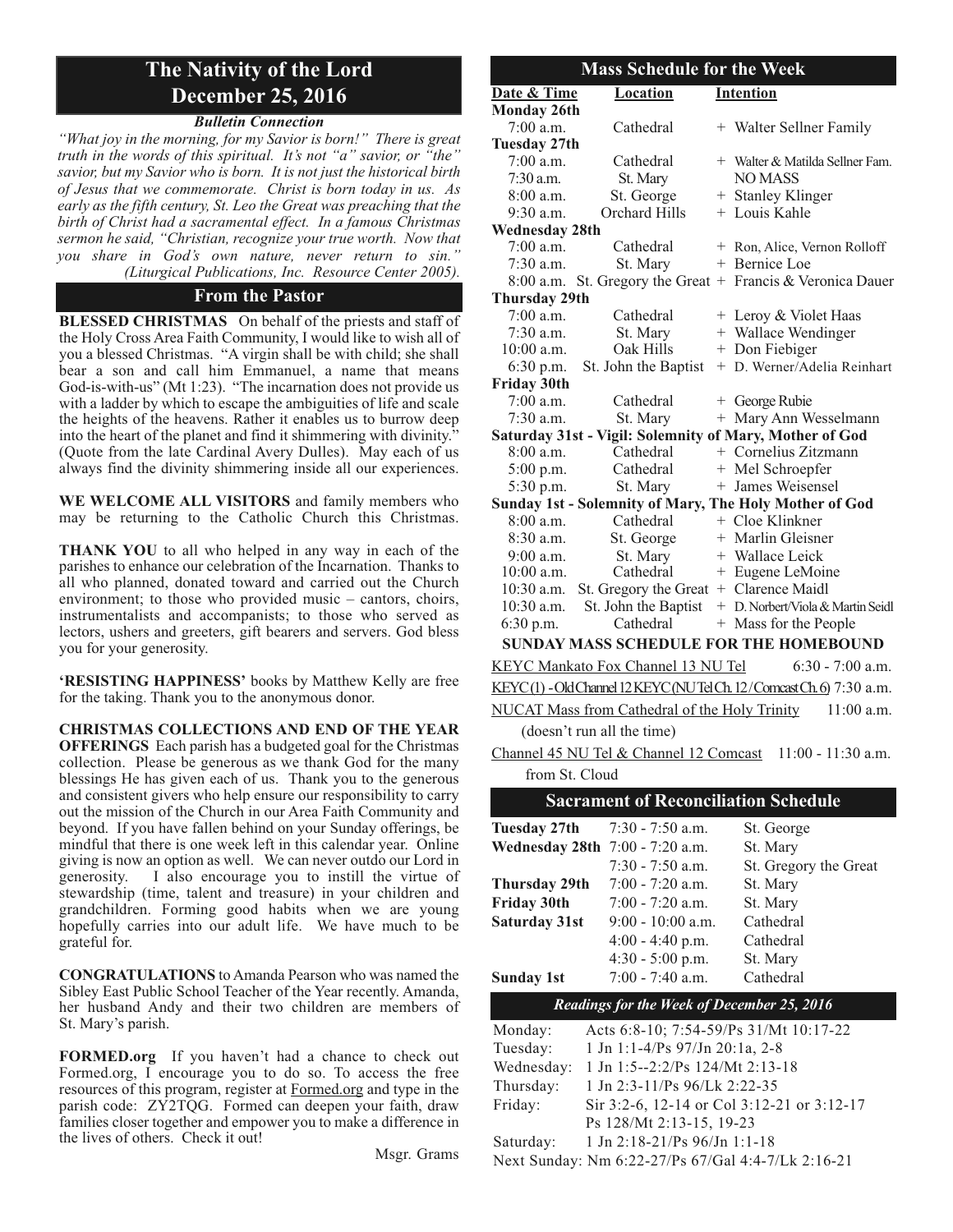#### **Stewardship**

|                                   | <b>Contributions for Week of December 18, 2016</b> |                 |                 |                   |                    |
|-----------------------------------|----------------------------------------------------|-----------------|-----------------|-------------------|--------------------|
|                                   | <b>CATHEDRAL</b>                                   | <b>ST. MARY</b> | <b>ST. JOHN</b> | <b>ST. GEORGE</b> | <b>ST. GREGORY</b> |
| Actual Adult                      | 10,456.00                                          | 14,707.60       | 3,450.00        | 627.00            | 1,486.00           |
| <b>Budget Adult</b>               | 13,192.31                                          | 13,163.46       | 1.635.00        | 1,538.46          | 1,076.93           |
| <b>Electronic Transfers</b>       | 5,355.00                                           | 0.00            | 223.00          | 0.00              | 0.00               |
| <b>Total</b>                      | 15.811.00                                          | 14,707.60       | 3.673.00        | 627.00            | 1,486.00           |
| Year-to-date Actual               | 315,817.25                                         | 311,456.79      | 53,404.00       | 39,407.32         | 25,833.27          |
| Year-to-date Budget               | 329,807.75                                         | 329,086.50      | 40,875.00       | 38,461.50         | 26,923.25          |
| Ahead/Behind                      | $-13,990.50$                                       | $-17,629.71$    | 12,529.00       | 945.82            | $-1,089.98$        |
| Student                           | 10.25                                              | 16.50           | 0.00            | 0.00              | 0.00               |
| Loose Plate                       | 453.55                                             | 281.00          | 35.91           | 16.75             | 31.12              |
| Parish Project Goal               | 50,000.00                                          | 20,000.00       | 6,000.00        | 18,000.00         | 10,000.00          |
| Parish Project (#contributors)    | 26,590.00<br>(67)                                  | 5,515.00 (26)   | 1,832.55<br>(5) | 1.240.00<br>(6)   | 200.00(2)          |
| <b>DMA</b> Goal                   | 62,713.80                                          | 40,212.85       | 7,905.74        | 7,601.67          | 6,993.54           |
| $\rm DMA$ Actual (# contributors) | 47,860.00<br>(151)                                 | 35,900.00 (93)  | 5,375.00 (14)   | 8,480.00<br>(29)  | 3,176.70 (12)      |
| Attendance                        | 1030                                               | 590             | 117             | 127               | 71                 |



**"And the Word became flesh" John 1:14** Jesus is God's ultimate gift of love to us. The countless other blessings that God showers upon us are nothing compared to the gift of His only Son. The only appropriate way for us to respond to such generous love is with our own generous love. When we dedicate our lives to sharing all the gifts God has placed in our hands, the peace of Christ truly will control our hearts and we will know Christmas joy every day.



**New Ulm Area Catholic Schools** *visit www.nuacs.com*

**Merry Christmas and Happy New Year!** The staff and faculty of NUACS wish each of you a blessed Christmas and a happy New Year.

**Christmas Vacation**: NUACS students and faculty are enjoying Christmas vacation. School resumes on Tuesday, January 3, 2017.

**Christmas Vacation Office Hours**: The CHS Office is closed over Christmas break. The SAE/Business Office will be open December 26-30 from 9:00 AM to 3:00 PM, be closed on January 2, and reopen on January 3.

**Alumni Tournaments**: The annual Alumni Basketball and Volleyball Tournaments will be held on Saturday, December 31, 2016, starting at 8:00 AM in the SAE, HTMS and CHS Gymnasiums. The championship basketball game will be at 2:00 PM in the CHS Gym. Admission is FREE! A game schedule is posted online at www.nuacs.com under 'Alumni,' then 'Alumni Events.' Please contact Sara Rieland, Director of Development and Alumni Relations, at 507-766-7593 or sara.rieland@nuacs.com for more information.

**Snowfest Tickets**: Our annual Snowfest celebration is on Saturday, February 4, in the Holy Trinity and St. Anthony Elementary buildings. Admission is free to this cool blast of big fun! CHS students are selling Snowfest tickets. The tickets are \$5.00 each with 24 chances to win \$100 to \$500! Please help support our school in this important fundraising effort. CHS students are striving to meet their goal of \$14,000 in student ticket sales in order to earn a free day from school on Wednesday, April 12.

**Snowfest Auction Items/Volunteers**: The Snowfest committee is always looking for unique and interesting donations for the silent and live auctions. If you have an appropriate item to donate, please drop it off at the St. Anthony Elementary Office or call Sara Rieland at 507-766-7593 to arrange for pick-up. If you would like to donate a service, you may drop off a gift certificate to be handed to the winner. In addition, there are many locations where help is needed on the evening of Snowfest. Please consider volunteering your time for this important event.

Family Fun Night: On Wednesday, February 1 from 4:30 - 6:30 PM, we will have our Family Fun Night to celebrate Catholic Schools Week. Events include a family-friendly meal and a carnival of games. Mark your calendars for this upcoming event!

#### **Religious Education & Faith Formation News**

#### **CONFIRMATION NEWS!**

**Junior Confirmation Candidates**: Please return your Sponsor Books and turn in your paper work. If you have any questions, please email Julie at Julie.soehren@holycrossafc.org.

#### **PLEASE NOTE!**

**Faith Formation/Religious Education** classes will NOT be held on Wednesday, December 28th, due to the school break. Classes will resume on Wednesday, January 4th. Have a Blessed Christmas!

#### **Youth & Young Adult Ministry**

**December 30th - Middle School New Years Eve Party!** From 7:00 p.m. - 9:30 p.m., let's celebrate the new year together with some games, snacks, prayer and maybe a movie as well. Open to all 6th-8th graders. Permission forms can be found on our parish website under Youth Ministry. You can register online, or print a form to drop off at a parish office. If possible, register before December 28th. Registration is available at the door as well.

**January 15th - Save the Date - Youth Ministry Visioning and Discussion**. Come to learn, share, and discuss ideas about Youth Ministry for our AFC. This is a chance for us to hear from you about what you would like to see regarding the faith life of our youth. We will be meeting in the social hall at St. Mary's in the afternoon.

- *Matthew*

For more information regarding Youth Ministry, please search on-line at holycrossafc.org under the *Ministries*tab you will find *Youth Ministry*.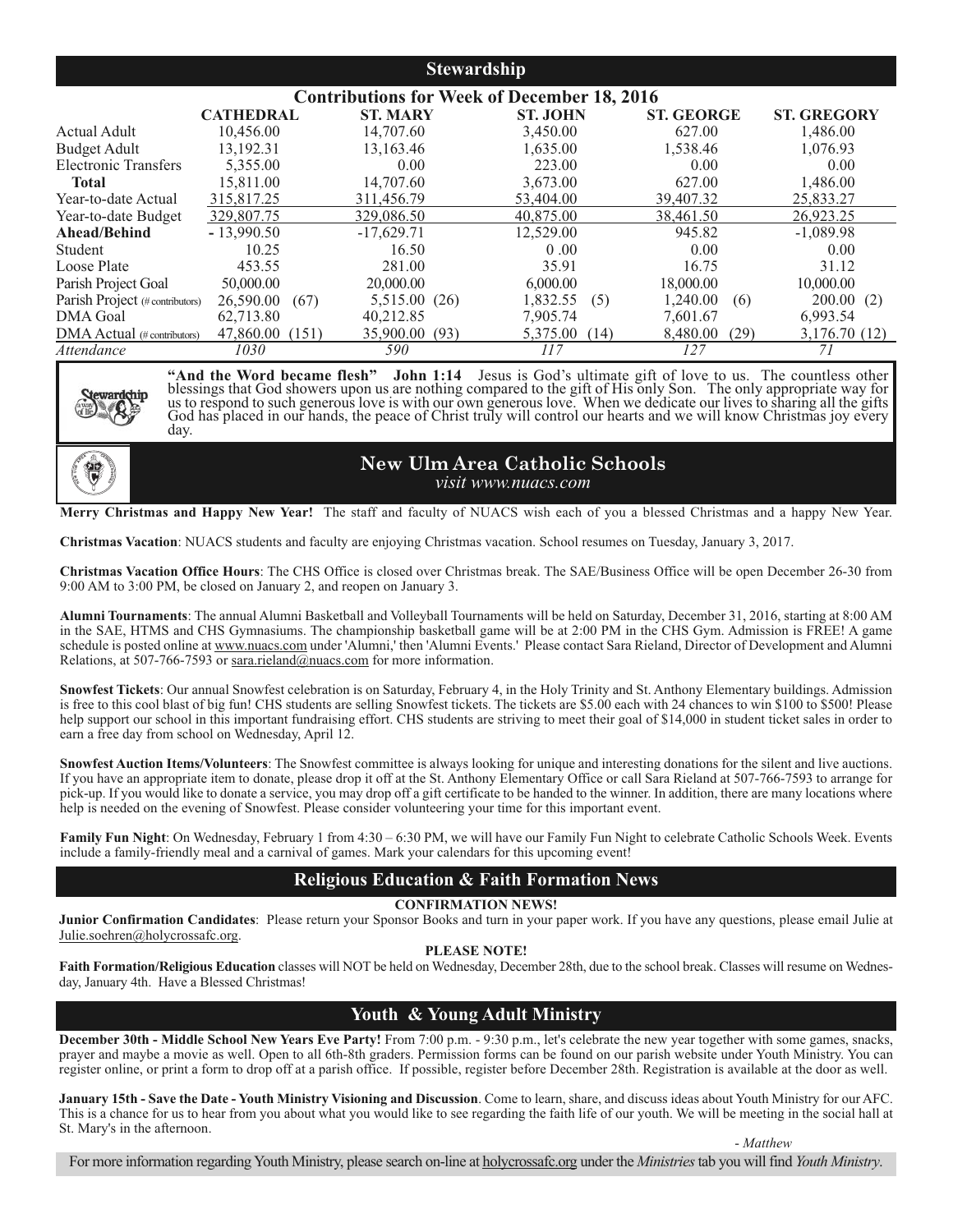#### **Monday, December 26th - Rosary at Cathedral**

Everyone is welcome to come pray the Rosary at 1:00 p.m.

#### **Gift Certificates Are on Sale for Spring Fever**

at St. George for March 18th and March 25th, 2017. Call 354-2428 to reserve yours today!

#### **Thursday, January 12th - Catholic United Financial**

Catholic United Financial will be meeting at 7:00 p.m. (note the time change) in the Cathedral Parish Center.

#### **Monday, January 16th - Knights of Columbus**

The Knights of Columbus will be praying the Rosary at 6:40 p.m. at Cathedral, followed by a meeting at 7:00 p.m. in the Cathedral Parish Center.

#### **Sunday, January 22nd - March for Life 2017 Pilgrimage**

starting at the 10:00 a.m. Mass at the Cathedral of the Holy Trinity and loading a coach bus at 11:20 a.m. for MCCL Rally at the MN State Capital at 2:00 p.m. and returning at 5:00 p.m. Register soon to reserve a seat by calling the Cathedral office at 354-4158. Questions can be directed to trip coordinator Kate Sloot at sloot@newulmtel.net.

#### **Saturday, January 28, 2017 - 75th Church Anniversary**

St. Gregory the Great would like to invite all former members and other HCAFC members to our special 75th Church Anniversary on Saturday, January 28, 2017. The evening will begin with a 5:00 p.m. Mass with Bishop LeVoir, followed by dinner at 7:00 p.m. and a program to follow. Tickets are \$20 each. To reserve your spot, please send payment and number of tickets requested to St. Gregory's, P.O. Box 5, Lafayette, MN 56054 or call the church office and leave a message at 507-228-8298.

#### **From FORMED.org**

Dear Lord, use my heart, my mind and the talents and abilities You've granted me to serve others by spreading Your love. Amen.

#### **A Christmas Reflection**

"So God throws open the door of this world—and enters as a baby. As the most vulnerable imaginable. Because He wants unimaginable intimacy with you. What religion ever had a god that wanted such intimacy with us that He came with such vulnerability to us? What God ever came so tender we could touch Him? So fragile that we could break Him? So vulnerable that His bare, beating heart could be hurt? Only the One who loves you to death."

-Ann Voskamp

#### **March for Life**

Did you know that on Jan. 22, 1973, the U.S. Supreme Court's Roe v. Wade and Doe v. Bolton decisions legalized abortion on demand? Would you like to speak out against abortion and rally together to help change laws and save lives? The area Knights, CCW and Cathedral parish are sponsoring a bus to join thousands of people at the MCCL's March for Life at the State Capitol on Sunday, Jan. 22nd.

A group from the New Ulm area has been attending this march every Jan. 22nd for several reasons: to speak out publicly against abortion, to influence our legislators to support pro-life legislation, to remember the unborn babies who have been aborted, and to pray for the mothers who have been wounded physically, emotionally and spiritually. We gather to demonstrate to others what it means to be pro-life.

Please register with the parish office to reserve your seat on the coach bus by calling 354-4158 or email trip coordinator Kate Sloot at sloot@newulmtel.net. RSVP early--there is no charge. Schedule is as follows: Jan. 22nd - Prior to Mass Leifield Hall will be available for pilgrims to store their extra clothing; 10:00 a.m. Mass at Cathedral; 11:00 a.m. pack lunch in Leifield Hall; 11:25 a.m. load bus in Cathedral parking lot, prayers and sharing about pro-life actions on bus; 2:00 p.m. MCCL March at the capital; 3:00 - 3:20 p.m. load bus; 5:00 p.m. arrival back in New Ulm. The coach bus will be parked along the marching route for those who need to take a break or use bathroom.

I hope you can join us for this most important event.

#### **Perpetual Eucharistic Adoration**

*"O come let us adore Him, O come let us adore Him, O come let us adore Him, Christ the King!" Come to worship Him! Join us in perpetual adoration of our King!*

#### ADORATION WEATHER HOTLINE

Winter weather may require us to close the Adoration Chapel for safety's sake. We will make every effort to contact our adorers, but please check the hotline 233-9510 for the latest information.

Or you can call your Division Leaders:

| Midnight to 6am | Gwen Christiansen 354-5771  |
|-----------------|-----------------------------|
| 6am to Noon     | Denise Richter 354-3870 or  |
|                 | Willy Osgood 359-4134       |
| Noon to 6pm     | Sharon Illikman 354-3145 or |
|                 | Carolyn Keller 354-1708     |
| 6pm to Midnight | Frani Knowles 359-5490 or   |
|                 | Sue Schommer 354-8934       |

Coordinators: Lora Rahe at 507-354-5563 or 507-276-6838 Janet Neubauer at 507-276-4039 Kathy Sonnek at 507-947-3043

CHAPEL ACCESS: To access the Adoration Chapel when the church building is locked, use the code on the keypad located on the building entrance by the chapel.

CHAPEL CLOSINGS: Please call the Hotline at 233-9510 for closings due to weather.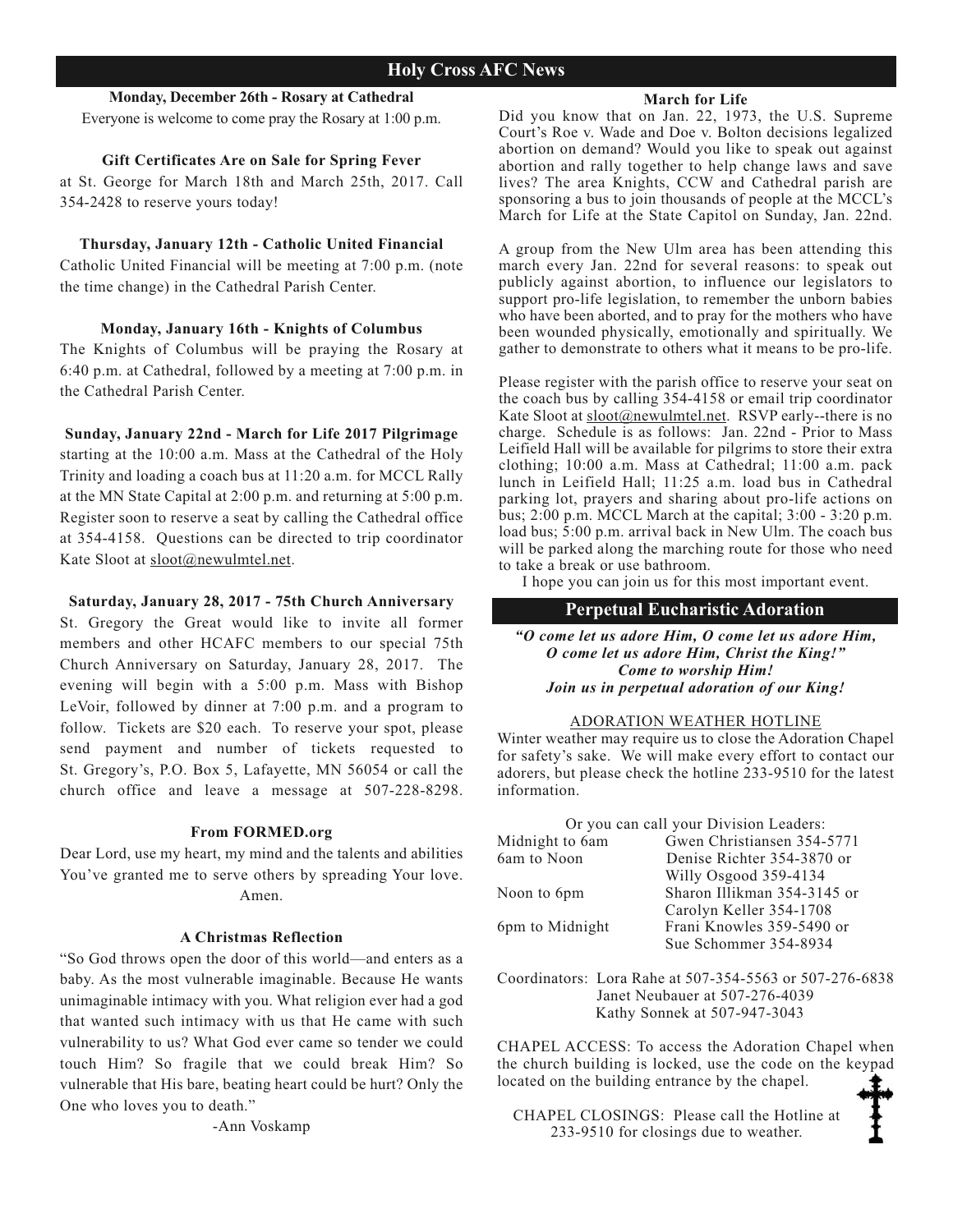#### **Cathedral of the Holy Trinity**

## **LITURGICAL MINISTRIES FOR DECEMBER 31ST AND JANUARY 1ST**

| <b>SERVERS</b> |                                                  | <b>LECTORS</b> |
|----------------|--------------------------------------------------|----------------|
| $5:00$ p.m.    | David Bode, Isaac Roufs and William Boston       | LeAnn Mih      |
| $8:00$ a.m.    | Greta and Thomas Finstad and Charlie Macho       | Lynn Flygar    |
| $10:00$ a.m.   | James and John Gillis and Alex Hillesheim        | Lisa Fleck     |
| $6:30$ p.m.    | Caleb and Ethan Kirchberg and Hunter Landsteiner | Linda Ardus    |

#### **EXTRAORDINARY MINISTERS**

Due to space limitations, the Eucharistic Ministers schedule will not be included in the bulletin. It can be found online at www.holycrossafc.org/ministries, or paper copies are available in the work sacristy.

**CHT Office Closed:** Monday, December 26th, and Monday, January 2nd.

*Sympathy and prayers to the family of Charles "Chuck" Tastel*

#### **VOTIVE LIGHTS FOR THE WEEK OF 12/25**

Delbert Fischer Sr.; Lonita Kral; Craig Richter; Victor Kral; Bernie & Grace Lindmeier; Danny Hegler, Robert & Hildegard Roesch; Greg Hoffmann, Art & Val Simmet, Robert & Anna Simmet, Joe & Anna Soukup; Steve Reinhart; Int. Caleb Tyner & Keith Richter; Int. Dave Christian; Don Weise & Mary Weise Weirauch; RS Family; Alex & Alice Portner; Stan & Hazel Schneider; Erwin & Elaine Hillesheim; Pfeiffer, Bonnell & Burdorf; JMF; Edwin Sehr; Good Health for MS & DS; Gervase & Arline Krambeer; Steve Fleck, Joe & Marie Landsteiner; Cornelius Zitzmann; Eugene LeMoine; Edwin & Eleanor Mertz; Larsen Family; Holy Souls; Helget Family; Sp. Int. L-K; Sp. Int. LN & LK; Wally Neumann; Norbert Ubl; Florence & Denny Saffert, Miranda Wurtzberger; Jeanette Altenburg; Susan Kunz; Wally Bauer; Clarence A. & Dolores Dauer; Craig Dauer; Joseph & Louisa Fischer; Leo & Elizabeth Schugel; Anton & Minnie Hacker; Tom & Louise Cooling, Bob LeGare; Clarence, Henry & Michael Polzin; Living & deceased members of Mary & George Wurtzberger/Margaret & Mike Tauer families; Employment-J; Warren Jorgensen; Joe's Health; Larry Waibel; Shirley Forster-COF; Kristopher Clyne; Loretta Fussner; Robert Schnobrich family; Walter Gareis; Roman & Dorothy Kahle; Tom Reinhart; Better Health Ron; Sp. Int.; Thanks giving for Msgr. Richter; Thanksgiving for Fr. Aaron; Thanksgiving for Fr. Cornelius; Favorable Prognosis

#### **Church of St. Mary**

#### **LITURGICAL MINISTRIES FOR DECEMBER 31ST AND JANUARY 1ST**

**SERVERS SACRISTANS LECTORS ACCOMPANISTS CANTORS**

5:30 p.m. Joshua & Luke Gieseke Jean Nielsen Carey Kittler Brenda Lenertz Mary Carroll<br>**9:00 a.m.** Anna & Sam Knowles Kathy Schnobrich Mary O'Connor Marijo Sweeney Carolyn Kelle **9:00 a.m.** Anna & Sam Knowles Kathy Schnobrich Mary O'Connor Marijo Sweeney Carolyn Keller

**Monday, December 26th -** Office will be closed

**Would you consider being at greeter at Mass?** We are in need of more greeters. If you would like to be a part of this ministry, please call Maureen Miller at 354-3687.

**Year-end Donation Reminders -** Please keep in mind the following if you are planning to make a year-end donation. The IRS offers the following reminders: Contributions are deductible in the year made. Thus, donations charged to a credit card before the end of Dec. 31, 2016 count for 2016. This is true even if the credit card bill isn't paid until 2017. Also, checks count for 2016 as long as they are mailed in 2016 and have a 2016 postmark date. Thank you for your generosity!

**Thank you for donating 3,000 lbs of food and \$2,523** to our food shelf in 2016. Thank you to all the volunteers who helped so much this past year!

#### **Church of St. George**

#### **LITURGICAL MINISTRIES FOR JANUARY 1ST**

| <b>SERVERS:</b>  | Michelle Gruber, Adam Franta and Avery Wendinger                                                           |                  | <b>GIFT BEARERS:</b> George and Marian Altmann |
|------------------|------------------------------------------------------------------------------------------------------------|------------------|------------------------------------------------|
| <b>LECTORS:</b>  | Alma and Kaitlin Forst                                                                                     | <b>USHERS:</b>   | Daryl and Doug Nosbush                         |
| <b>COUNTERS:</b> | David Wendinger and Terese Gruber                                                                          | <b>MUSICIAN:</b> | Tom Maidl                                      |
|                  | <b>EXTRA. MINISTERS:</b> Greg Hillesheim, Joannie Hillesheim, Kathy Kokesch ROSARY LEADER: Cindy Wendinger |                  |                                                |

**Church Cleaning -** Remember: The (\*) person calls the others to remind them.

January 7th at 8:30 a.m. \*Shari Beranek, Shirleen Beranek, Gail and Mary Ann Berle and Marion Beyer

**Anyone wishing to donate towards our Christmas Environment** in memory of a loved one may do so by placing your donation along with your name and the name of your loved one in an envelope in the Sunday collection basket, or you can log on to www.holycrossafc.weshareonline.org and donate to the St. George fund there.

**SAVE THE DATE**: Sunday, January 8th - Epiphany Program at 8:30 a.m. with Mass following and a parish potluck in the Parish Center after Mass. Please bring a dish to pass. The parish will provide beverages. Please let Shari Beranek (507-276-4417) know if your child would like to be in the program. Practice times will be: Wednesday, January 4th, at 6 p.m. and Friday, January 6th, at 6 p.m.

**All Mass intentions for St. George** should be directed to: Sheri Liebl, St. George Mass Intentions, PO Box 5, Lafayette, MN 56054. Sheri schedules the Mass intentions for both St. George and St. Gregory's.



LeAnn Miheve Lynn Flygare er Ethan Kirchberg and Ethan Kirchberg and Hunter Linda Arduser